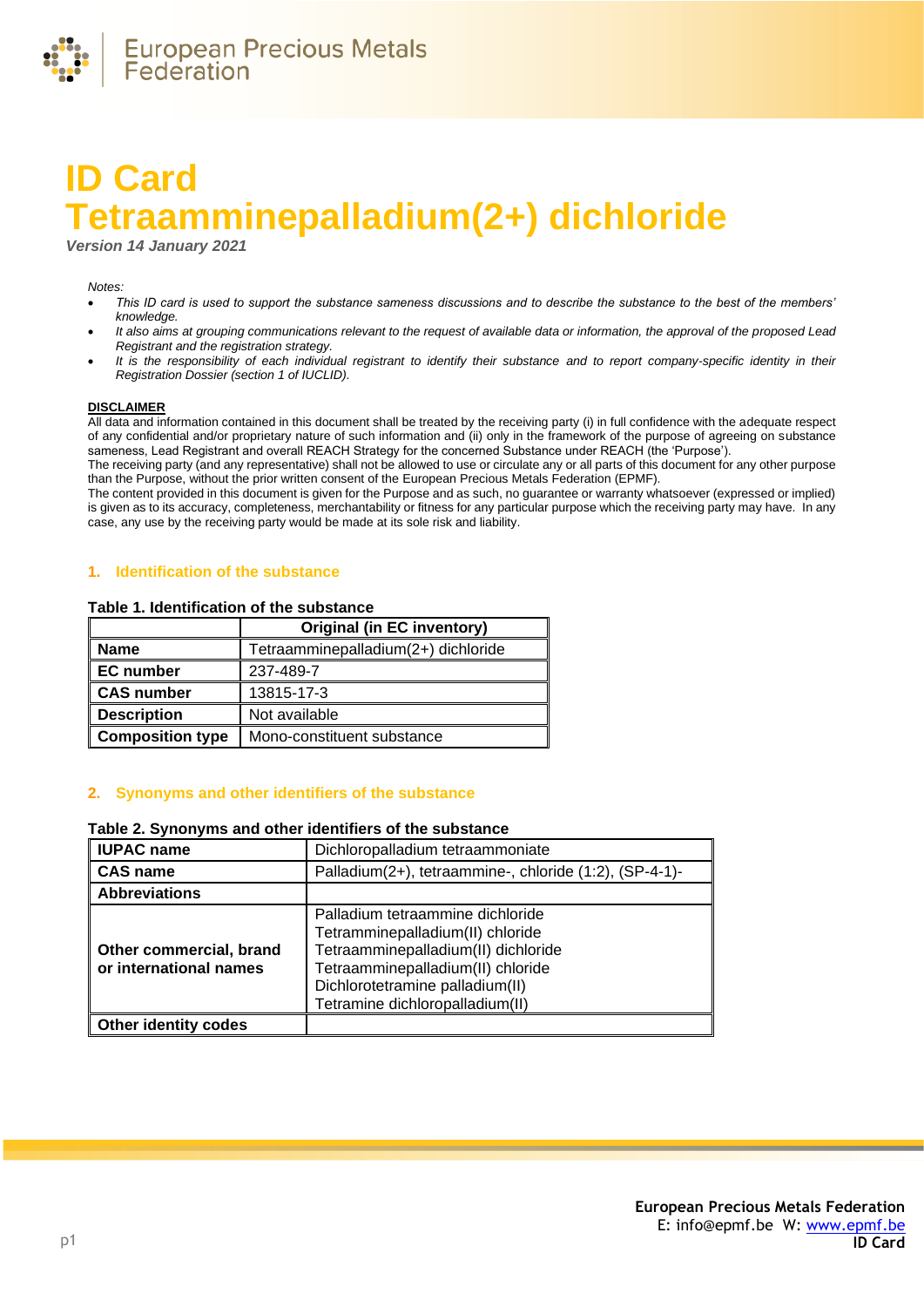

# **3. Substances (with core identifiers) also falling under this substance (with justification)**

None

# **4. Information related to molecular and structural formula of the substance**

| <b>Molecular formula</b>                                   | H12Cl2N4Pd                                                                |
|------------------------------------------------------------|---------------------------------------------------------------------------|
| <b>Structural formula</b>                                  | ŅӉ<br>$NH_3 \longrightarrow P_0^1$ 2+ $-NH_3$<br>ŇӉ<br>$\bullet$ 2 $Cl -$ |
| <b>Smiles notation</b>                                     | CI[Pd]CI.N.N.N.N                                                          |
| <b>Optical activity</b>                                    | Not applicable                                                            |
| <b>Typical ratio of (stereo) isomers</b>                   | Not applicable                                                            |
| <b>Molecular Weight / Molecular</b><br><b>Weight range</b> | 245,45 g/mol                                                              |

## **Table 3. Information related to molecular and structural formula of the substance**

# **5. Typical composition of the substance**

# <span id="page-1-0"></span>**Table 4. Typical composition solid**

|                                | <b>Name</b>                                                                                                                                                                                                                                     | Symbol /<br><b>Formula</b>                | Min & Max<br>concentrations<br>(%)§ | <b>Typical</b><br>concentration<br>(%)§§ |
|--------------------------------|-------------------------------------------------------------------------------------------------------------------------------------------------------------------------------------------------------------------------------------------------|-------------------------------------------|-------------------------------------|------------------------------------------|
| <b>Main</b><br>constituent(s)* | Tetraaminepalladium(2+) dichloride                                                                                                                                                                                                              | H12Cl2N4Pd                                | $95 - 100$ <sup>\$</sup>            | > 97.0                                   |
| Impurity(ies) $#$              | Water                                                                                                                                                                                                                                           | H <sub>2</sub> O                          | $0 - 5$                             | $<$ 3                                    |
|                                | Several minor (especially metallic)<br>impurities which do not affect the<br>classification of the substance<br>because of their non-hazardous<br>nature or because they do not exceed<br>the classification cut-off limits in the<br>substance | e.g. Ag, Au,<br>Cu, Ir, Pb,<br>Pt, Rh, Ru | $0 - 0, 1$                          | < 0.1                                    |

**\*** ≥ 80 % (w/w) for mono-constituent substances; ≥ 10 % (w/w) and < 80 % (w/w) for multi-constituent substances.

**#** An impurity is an unintended constituent present in a substance, as produced. It may originate from the starting materials or be the result of secondary or incomplete reactions during the production process. While impurities are present in the final substance, they were not intentionally added.

§ Concentration ranges define the substance sameness criteria agreed by all Consortium Members in preparation of the communication with other SIEF members.

§§ Typical concentration refers to the representative sample used for testing.

 $$$  Corresponds to 41 – 43,5 % Pd.

The composition given above is typical and should therefore represent the majority of Tetraamminepalladium(2+) dichloride as manufactured and/or imported in the EEA market. Tetraamminepalladium(2+) dichloride containing less than 95 % Tetraamminepalladium(2+) dichloride may

still be considered to be the same for the purpose of registration under REACH and may be referred to as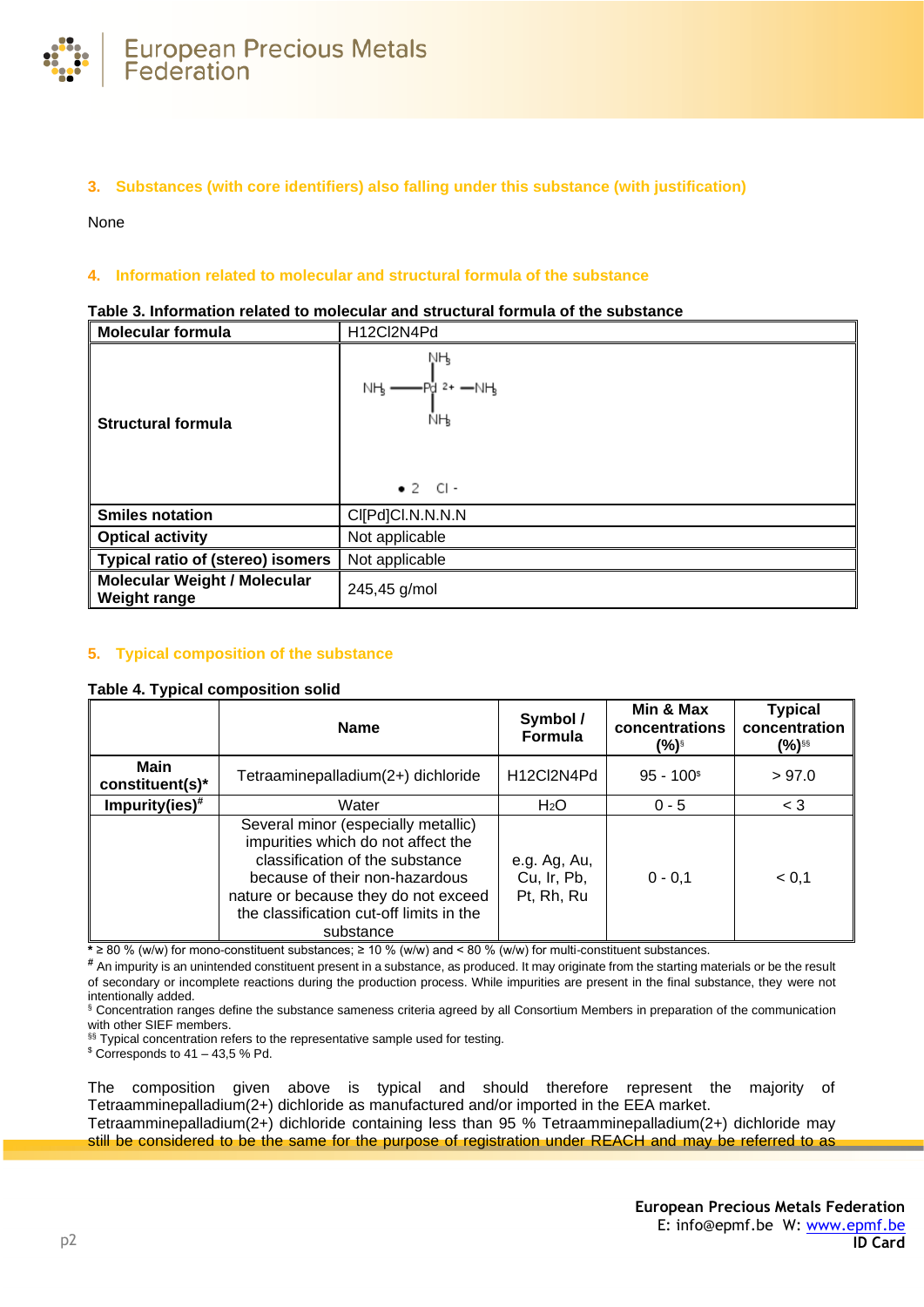

impure Tetraamminepalladium(2+) dichloride to distinguish if from the typically pure Tetraamminepalladium(2+) dichloride.

## **6. Information on appearance, physical state and properties of the substance**

## **Table 5. Appearance / physical state / properties of the solid substance**

| <b>Physical state</b>                  | Solid                         |
|----------------------------------------|-------------------------------|
| Physical form*                         | Crvstalline                   |
| Appearance                             | Pale yellow crystalline solid |
| Particle size**                        | Fine to coarse powder         |
| Does the solid hydrolyse?#             | No                            |
| Is the solid hygroscopic? <sup>§</sup> | No                            |

**\*** Crystalline form: solid material whose constituent atoms, molecules, or ions are arranged in an ordered pattern extending in all three spatial dimensions. Amorphous form: solid material whose constituent atoms, molecules, or ions are randomly arranged.

\*\* Nanoform: particles in the size range 1 - 100 nm (for full definition of a nanomaterial, see [http://ec.europa.eu/environment/chemicals/nanotech/index.htm#definition\)](http://ec.europa.eu/environment/chemicals/nanotech/index.htm#definition). Fine powder: particles in the size range 100 – 2.500 nm. Coarse powder: particles in the size range 2.500 nm – 1 mm. Massive object: particles in the size range > 1 mm.

**#** Hydrolysis: decomposition (cleavage of chemical bonds) by the addition of water.

**§** Hygroscopic substance: readily attracts moisture from its surroundings in open air, through either absorption or adsorption. Cf. also water/moisture content i[n Table 4.](#page-1-0)

## **7. Analytical data**

Annex VI of REACH requires the registrant to describe the analytical methods and/or to provide the bibliographical references for the methods used for identification of the substance and, where appropriate, for the identification of impurities and additives. This information should be sufficient to allow the methods to be reproduced.

## **Table 6. Analytical methods for identification of the substance**

| <b>Parameter / Method</b>                                          | <b>Recommended for</b><br>substance identification<br>and sameness check | <b>Applicable</b> | Not applicable or<br>not recommended |  |
|--------------------------------------------------------------------|--------------------------------------------------------------------------|-------------------|--------------------------------------|--|
| <b>Elemental analysis</b>                                          |                                                                          |                   |                                      |  |
| ICP (ICP-MS or ICP-OES)                                            | X                                                                        |                   |                                      |  |
| Atomic absorption<br>spectroscopy (AAS)                            |                                                                          |                   |                                      |  |
| Glow discharge mass<br>spectrometry (GDMS)                         |                                                                          |                   |                                      |  |
| <b>Molecular analysis</b>                                          |                                                                          |                   |                                      |  |
| Infrared (IR) spectroscopy                                         | X                                                                        |                   |                                      |  |
| Raman spectroscopy                                                 | X for solution                                                           |                   |                                      |  |
| <b>Mineralogical analysis</b>                                      |                                                                          |                   |                                      |  |
| X-Ray Fluorescence (XRF)                                           |                                                                          | X                 |                                      |  |
| X-Ray Diffraction (XRD)                                            | X                                                                        |                   |                                      |  |
| <b>Morphology and particle sizing</b>                              |                                                                          |                   |                                      |  |
| Electron microscopy (SEM,<br>TEM, REM)*#                           |                                                                          |                   |                                      |  |
| Laser diffraction*#                                                | X                                                                        |                   |                                      |  |
| Particle size by other means<br>(e.g. sieve analysis) <sup>#</sup> |                                                                          |                   |                                      |  |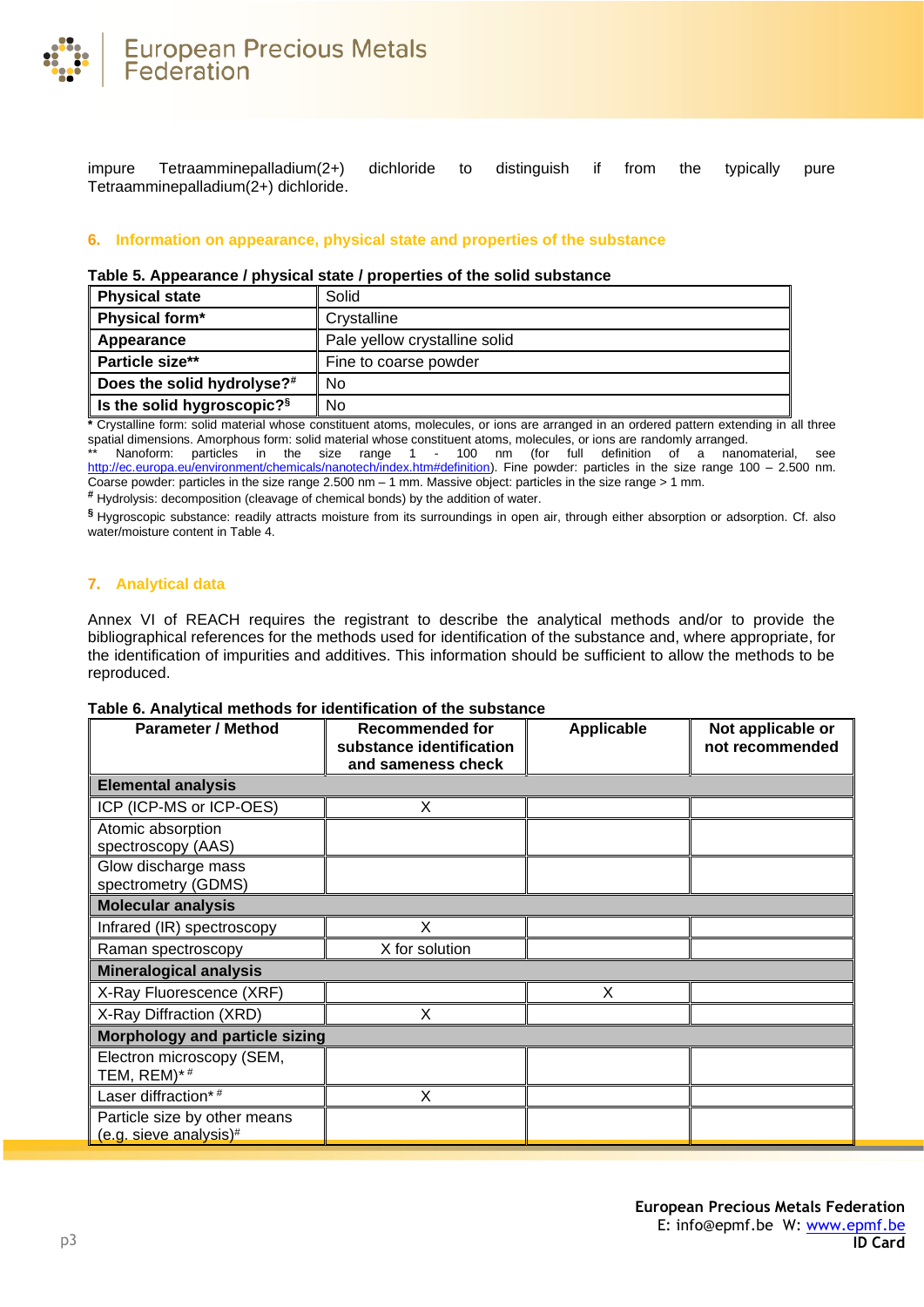

| Surface area by N-BET*# |  |  |
|-------------------------|--|--|
| Other                   |  |  |
|                         |  |  |

\* Analytical techniques particularly (but not exclusively) relevant for nanomaterials.

# The choice of the technique for particle size depends on the size of the material as manufactured/imported/placed on the market/used.

## **8. Lead Registrant**

Umicore AG & Co. KG (Germany) volunteers to be the Lead Registrant for Tetraamminepalladium(2+) dichloride. The EPMF will provide support to the Lead Registrant as laid down in the EPMF Agreement.

## **9. REACH Strategy**

The table below presents the overall Registration Strategy for Tetraamminepalladium(2+) dichloride based on the information available to the EPMF by the date given above on the document.

The Registration Dossier will be prepared for the highest substance status (information requirements associated to a substance or Article 10 Registration being higher than an intermediate handled under strictly controlled conditions or Article 17 or 18 one) and associated tonnage band.

The recap below therefore reflects the scope of work of the EPMF for Tetraamminepalladium(2+) dichloride and sets the minimum and maximum set of information that will be gathered and/or produced when preparing the Registration Dossier for Tetraamminepalladium(2+) dichloride as described in this ID Card.

If higher information requirements are necessary, these can be included in the Registration dossier (if EPMF is made aware of these additional requirements in-time) as an update to the already submitted dossier.

| <b>Item</b>                     | <b>Description</b>                                                                                                                                                               |
|---------------------------------|----------------------------------------------------------------------------------------------------------------------------------------------------------------------------------|
| <b>REACH category</b>           | Mono-constituent substance                                                                                                                                                       |
| <b>Highest status</b>           | Substance                                                                                                                                                                        |
| <b>Highest tonnage band</b>     | $10 - 100$ t/a                                                                                                                                                                   |
| <b>Information requirements</b> | Available / Existing + Annex VII + Annex VIII                                                                                                                                    |
| <b>Existing classification*</b> | Met. Corr. 1 (H290)<br>Acute Tox. 4 (oral) (H302)<br>Skin Sens 1A (H317)<br>Eye Irr. 2 (H319)<br>Aquatic Acute 1 (H400) (M-factor 100)<br>Aquatic Chronic 1 (H410) (M-factor 10) |
| <b>Registration deadline</b>    | 2018                                                                                                                                                                             |

## **Table 7. REACH strategy for the substance (basis for REACH Registration preparation)**

**\*** For the pure form, as in the REACH registration dossier

#### **10. Scope of the Registration Dossier**

The uses included in this Registration Dossier are listed on the [EPMF website.](https://www.epmf.be/)

### **11. Analytical reference information**

Below the results of XRD analysis (solid form) and Raman analysis (solution) of a reference sample.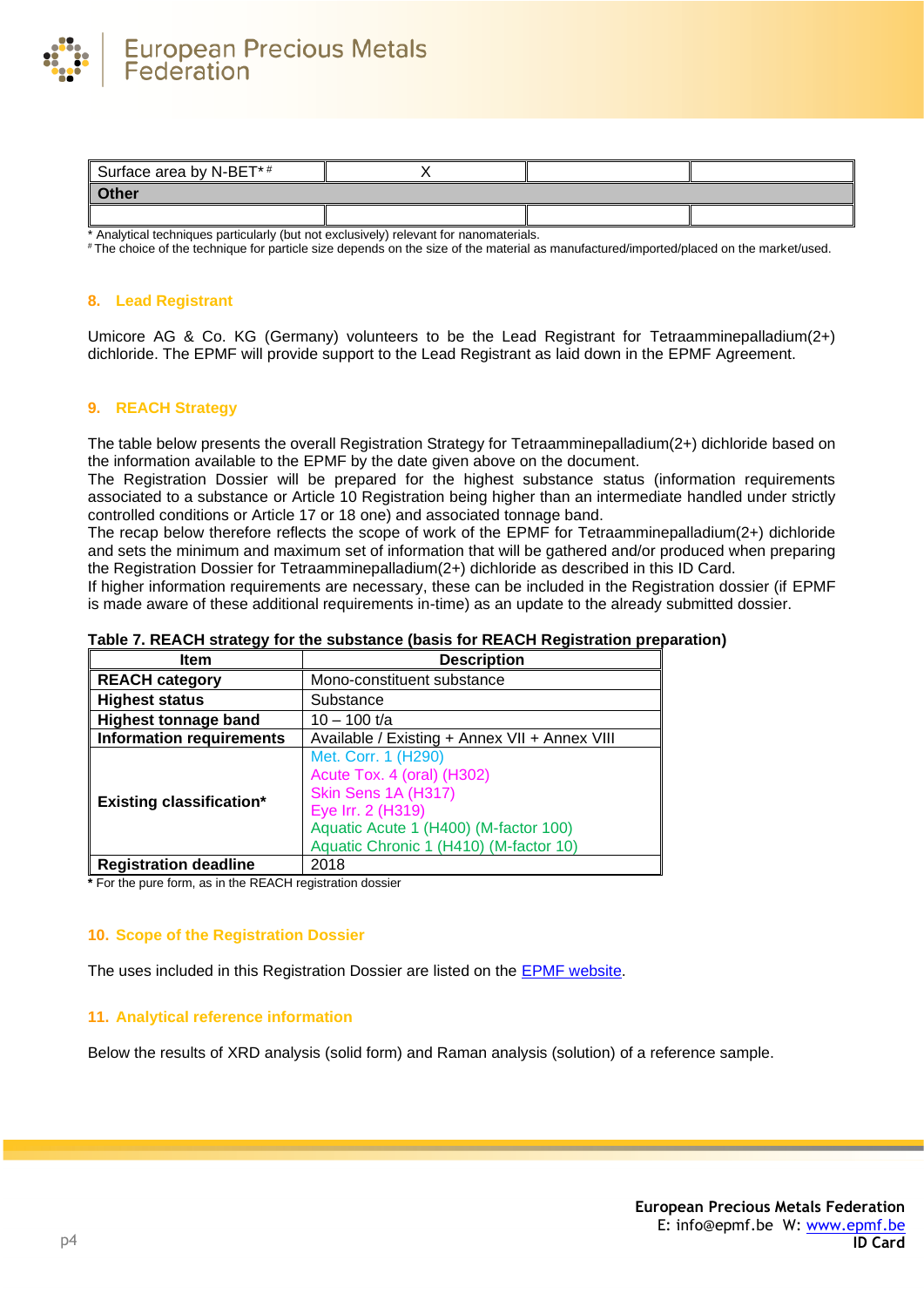





**Figure 1. XRD spectrum of Tetraamminepalladium(2+) dichloride solid**

# **IR analysis solid form**

Spectrometer: Infrared spectrometer Tensor 27, BRUKER Optics Spectral range: 4000 - 300 cm-1 Resolution: 2 cm-1 Scans: 32 scans Temperature: ambient Sample preparation: Nujol mull, undefined layer CsJ